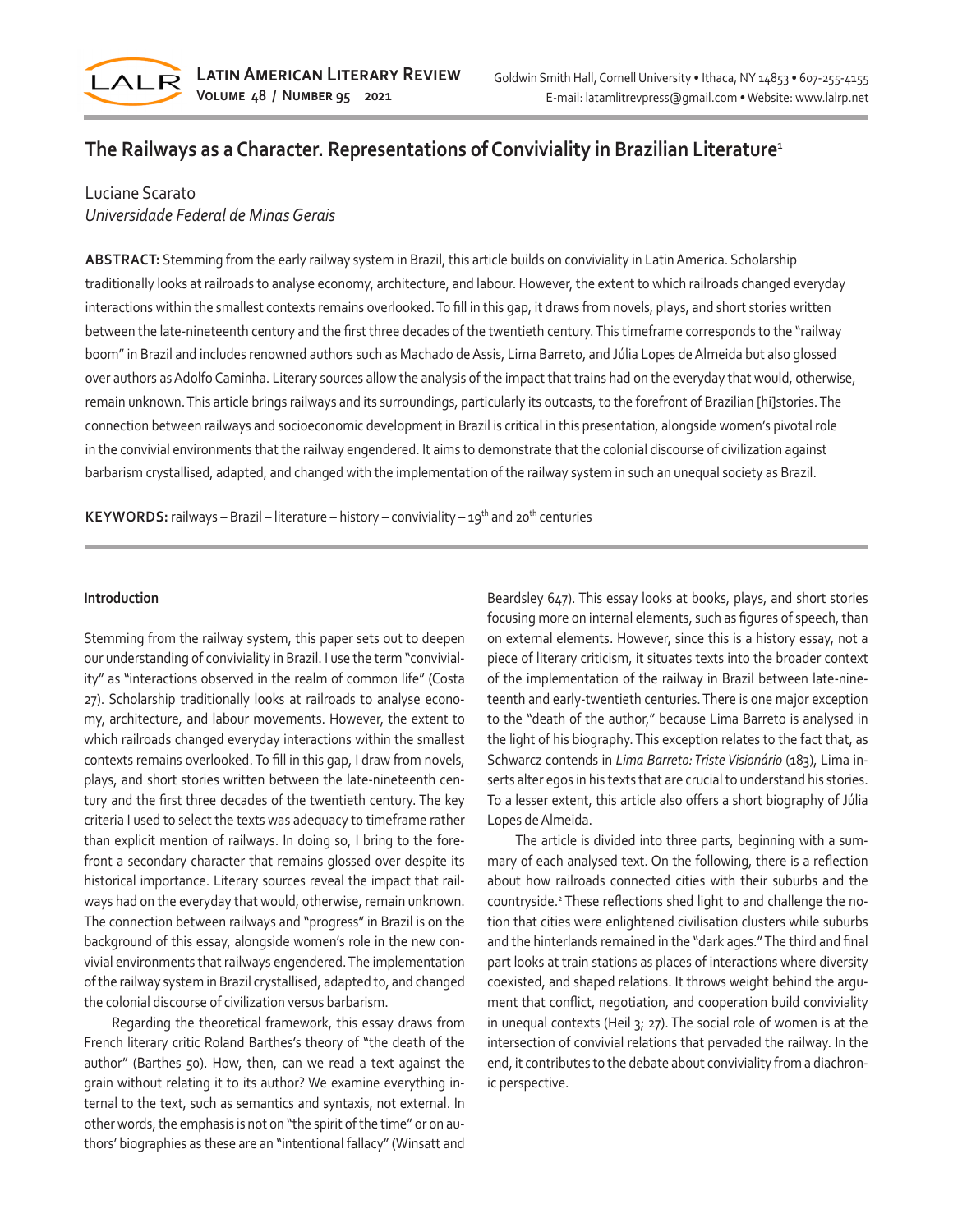### **The Plots**

Machado de Assis published *Evolução* (Evolution) in 1884. The short story narrates the encounter between Inácio and Benedito in a train from Rio de Janeiro to Vassouras. This meeting changes Benedito's life after Inácio asserts that Brazil was a crawling baby that would walk only after having railroads spread over its territory (Assis 157).<sup>3</sup> Inácio and Benedito bump into each other in Rio and Europe, to where Inácio travels to negotiate the construction of a new railway in Brazil. Benedito is then running for deputy. When they meet again in Rio, Benedito (now elected) reads his inaugural speech to Inácio. Inácio is surprised to find out that Benedito appropriated his discourse on material progress and railway development.

*Pobre Menino* (Poor Boy) is a short story written by Visconde de Taunay in 1901. It is about Alberto, an ill boy that travels from Caxambú to Rio de Janeiro with his family (Taunay). The narrator stops to observe the family because he has nothing else to do and is bored with the newspapers and a book he has brought on board. As the story unfolds, the narrator grows fond of the boy who, despite being rich, has a poor health.

*Correio da Roça* (Countryside Mail) is one of the most famous novels by Julia Lopes de Almeida. It tells the story of Maria and her daughters, who find themselves in a tough economic situation after the death of her husband and father (Almeida *Correio da Roça*). As it becomes hard to make ends meet in Rio de Janeiro, they move to their virtually abandoned estate. Maria starts corresponding with her friend Fernanda, who continues to live in Rio. At first, Maria complains about everything in the countryside. However, after much insistence from Fernanda, Maria and her daughters slowly start to devote themselves to the development of their farm. They plant flowers, seek to improve the roads, and breed animals. The oldest daughter opens a small school for the neighbours in their back garden.

Julia Lopes de Almeida's *A Intrusa* (1908) tells the story of widower Argemiro, his daughter Glória, and her preceptor, Alice (Almeida *A Intrusa*). After mourning for months, Argemiro decides to bring his daughter back home. The girl has been living in a cottage with her grandmother, the Baroness, since her mother's death. Argemiro is eager to properly educate Glória, because she became a tomboy. For this reason, he must pick up the girl and take her to Rio de Janeiro, where he hires Alice as a preceptor.

In *Cemitério dos Vivos* (Cemetery of the Living), partially published in the early-1920s, the stories of Mascarenhas, the narrator, and of Lima Barreto's intertwine, and not only because both men spent a couple of years in an asylum (Barreto *Diário do Hospício. O Cemitério dos Vivos*).4 Their stories also intersect at the discrimination that both experienced because of their African ancestors. Mascarenhas and Barreto sought social recognition and integration through education. It is, thus, to study that Mascarenhas moves to an inn at Marrecas Street, near the promenade in Rio de Janeiro's city centre.<sup>5</sup> At Marrecas Street, he falls in love with Efigênia, daughter of Clementina, the pension's owner. However, Clementina falls ill, must sell the inn, and moves to the suburbs with her daughter. After this, Mascarenhas starts visiting them.

*A Normalista* (Caminha) is a story of violence against women that mainly occurs at *Rua do Trilho* (Rail Street), in Baturité, a village in Ceará. Adolpho Caminha guides the reader through the story of Maria do Carmo, an orphan who lives in the company of her godfather, officeholder João da Matta, and his partner D. Therezinha. Maria do Carmo is a young woman faced with the death of her parents, in need of sharing a house with an abusive godfather and a jealous godmother who turns a blind eye to the sexual abuse inflicted on Maria do Carmo. In addition to being a woman and an orphan, Maria do Carmo studies at a "State Normal School," or *Escola Normal*, hence the title *The Normalist*. Normal Schools were state schools that prepared women to be teachers, one of the only socially acceptable professions that a woman could have at the time. However, there was prejudice against *normalists*, who were usually depicted as immoral and sexually liberated (De Luca).

After being raped, Maria do Carmo gets pregnant. Her godmother grows increasingly suspicious of her and disdains the girl. João da Matta, worried, takes his goddaughter to the countryside to have the baby. On her way, Maria do Carmo feels better as she breathes in the fresh air of the meadows (Caminha 267).<sup>6</sup> The baby, however, is stillborn. Maria do Carmo's return to Normal School coincides with the Proclamation of the Republic (1889). From this moment on, her life interweaves and benefits from a national event because everybody is busy minding their own business. Maria do Carmo marries a military officer and, since the army played a pivotal role in the Proclamation, she becomes part of one of the most important social groups in the country, contrary to the monarchists.

The next section delves into these and other texts to analyse the role of trains as cultural mediators in Brazil. At the same time, it examines how the railway either consolidated or changed convivial modes in cities, suburbs, and the countryside.

## **The City, the Suburbs, and the Countryside: trains as cultural mediators**

This section explores how trains appear as intermediaries between the city and the suburbs in coeval literature. The association of socioeconomic progress with the railway pervades most of the texts while it reveals writers' perception about the city and the suburbs. These views vary according to characters' social standing, occupation, and gender. The analysis begins with the relationship between urban centres and the countryside as registered by Machado de Assis, Taunay, and Antônio de Oliveira. On the following, it sets up to understand how trains influenced convivial interactions between city centres and their suburbs in the words of Júlia Lopes de Almeida and Lima Barreto.

Public transport creates favourable opportunities for the emergence of conviviality more than others, as they "facilitate mingling"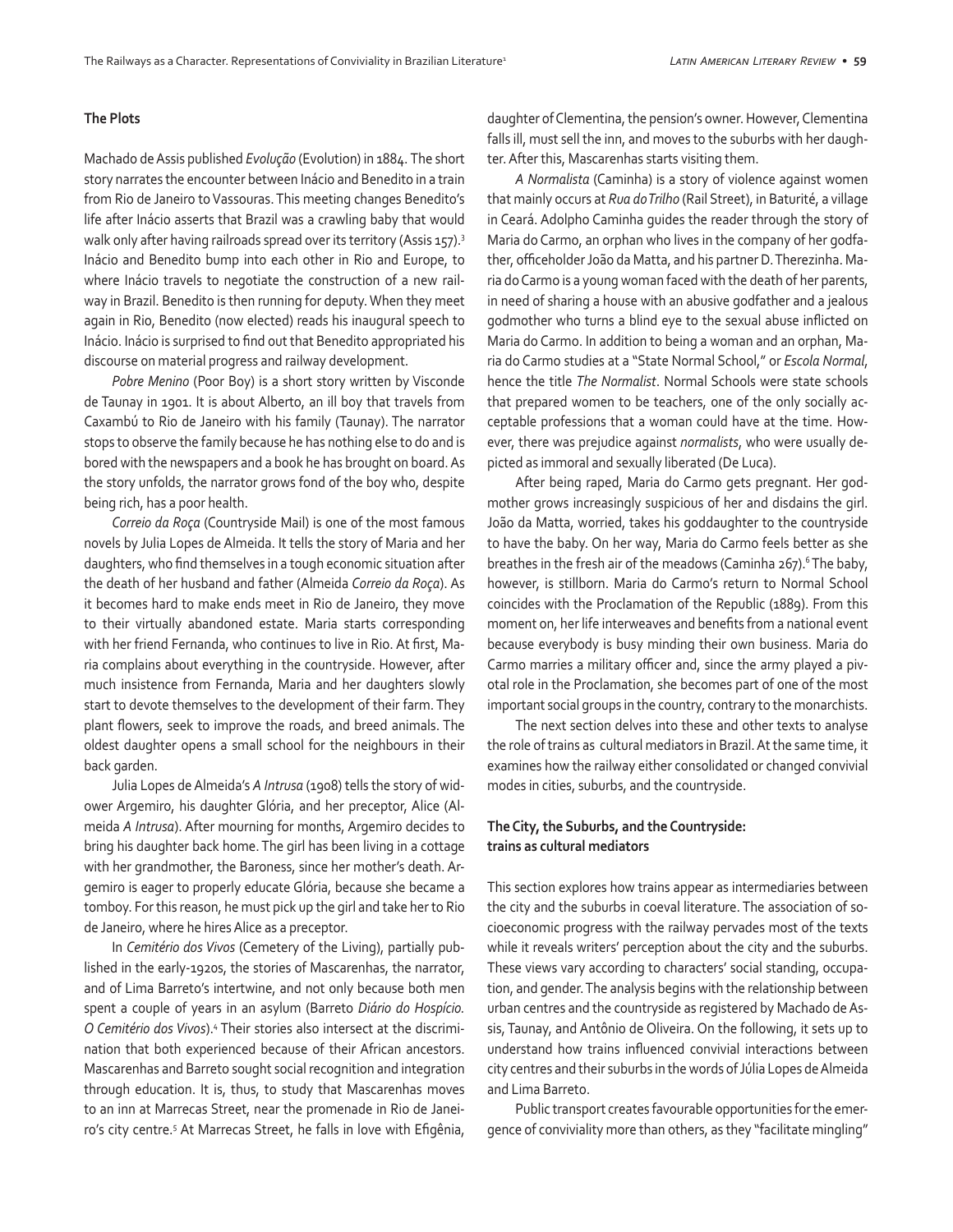(Nyamnhjoh 360). In the short story *Evolução* (*Evolution*), renowned Machado de Assis places the railway as one of the leading characters (Assis 157 [1884]). The last sentence of Benedito's speech is the same that Inácio mentioned when they first met on the train going to Vassouras: Brazil is a crawling child and will start walking only when it has railways. To this, Inácio calls for a psychological evolution, as in Hebert Spencer.<sup>7</sup> In this short story, interactions between people, mediated by a machine, change not only the environment but also individuals. *Evolução* describes a convivial context that reveals the complexity of interactions that took place in a nineteenthcentury Brazil that was fighting for its space in the new capitalist world.

A similar viewpoint appears in *Correio da Roça*. According to Fernanda, Brazil's future as an agricultural power depends on the expansion of both roads and railways: "in my opinion, the modern farmer must prepare their roads, not for oxcarts, but to cars destined to overcome locomotives and trains" (Almeida *Correio da Roça* 39, own translation).<sup>8</sup> She foresees what would happen decades later, in the 1950s, when the Brazilian government opted for automobiles against trains. The improvement of communication should also avoid the *jeitinho brasileiro*. The "Brazilian way" of doing things precariously, for as long as it works is, in Fernanda's opinion, a petty saving that causes a lot of difficulty and unnecessary expense in the future (Almeida *Correio da Roça* 39). 9 To convince Maria of the profits accruing to the railway development, Fernanda uses the United States as a stellar example: "[…] in the year of 1907 only, these profitable orange trees sent to external markets nothing less than 413.696 tons of fruit, that loaded 81.640 wagons on the railroads!" (Almeida *Correio da Roça* 27, own translation).10 The Brazilian agricultural "gift" lingers on until today.

In *Correio da Roça*, "conciliatory feminism," or moderate feminism, as De Luca (2011) calls it, combines with positivist patriotism and Spencer's evolutionism. Its writer, Ana Júlia Lopes de Almeida, alas Écila Worms, belongs to the Brazilian women's writing boom that occurred in the turn of the nineteenth century and was associated to "conciliatory feminism" (De Luca). She is one of the main representatives of the second wave of Brazilian feminism, called "moderate feminism" (De Luca). The main characteristics of this movement were: patriotism connected to the everyday; Rousseaunian Enlightenment; Utopic Socialism, "social romanticism"; and Spencer's evolutionism (De Luca). Born in Rio Janeiro, Júlia enjoyed unparalleled success as a writer at her time and continues to be one of the most important names in Brazilian women's writing (De Luca).

According to De Luca, *Correio da Roça* marks Júlia's "green cycle," because ecology is a pervading theme in her writings from this period. The "ecological" theme appears in other texts, but *Correio da Roça* is a literary masterpiece of positivist agricultural economy. As an epistolary novel, this book has a dubious tone. On the one hand, it celebrates women's wit, force, industriousness, and adaptability. On the other hand, it crystallises the docile and gentle position where society wanted women to remain. Idealisation of women as heroes and crucial to the development of society was inspired in Rousseau's ideas about the role of women in society and influenced numerous nineteenth-century writers (De Luca).

The development of agriculture in Brazil also depended on women's ability to being autodidactic (De Luca). The entire book is, in fact, an ode to it. Fernanda, Maria, and her daughters learn as they put into practice information they read in specialised magazines and share in their letters. This is a practical and positivist education that aims at personal evolution, as in Comte and Spencer. Women's material progress moves in tandem with the progress of the country, shaping positivist female patriotism (De Luca). Technological innovation, such as the railway, improved women's mobility in unforeseen ways.

The train spurs the creation of convivial spaces between the countryside and the city even when its destination is an urban centre, as in *Pobre Menino* (Taunay). The train between São Paulo and Rio de Janeiro is one of the leading characters in this short story like it is in *Evolução* (p. 3). *Pobre Menino* reveals the material conditions of travelling on a Brazilian train at the beginning of the twentieth century, at least according to its narrator: dirty and dusky toilets, people's habits inside a train (eating, reading), different types of travellers (chatty, grumpy). It also points to the direction that casual encounters on a train trip – such as that between Inácio and Benedito – change lives. According to Nyamnhjoh (357) conviviality seeks a balance between intimacy and distance to negotiate conflict. The encounter between Inácio and Benedito pays testimony to Nyamhnhjoh claims, as Inácio wavers between proud and uncomfortable each time he meets Benedito. So does Alberto in *Pobre Menino*.

Boy's health and the narrator's mood move in tandem with their surroundings while Taunay employs powerful metaphors, personification, and anaphora. When Boy has a fever episode, train sounds are monstrous, agonising, and the landscape is spooky:

"What an endless journey! What time! All so gloomy around us! The rain shall pass; but the damp, weeping darkness condenses in a sulky, callous way, almost tangible. And at each station honks and whistles pierced our ears, or harrowing outcries and a melancholic bell tolls, eerily, tolling the dead."11 (Taunay 18, own translation)

Finally, Taunay transforms the train journey in a euphemism for death, in a frenzy:

"Another train of the suburbs chugged making a raucous din: Listen, listen! There it comes… What fear! And it was as if he was already alone… he saw himself in a shallow grave covered with loads of dirt on his small, ill, knocked down little body…"12 (Taunay 20-21, own translation)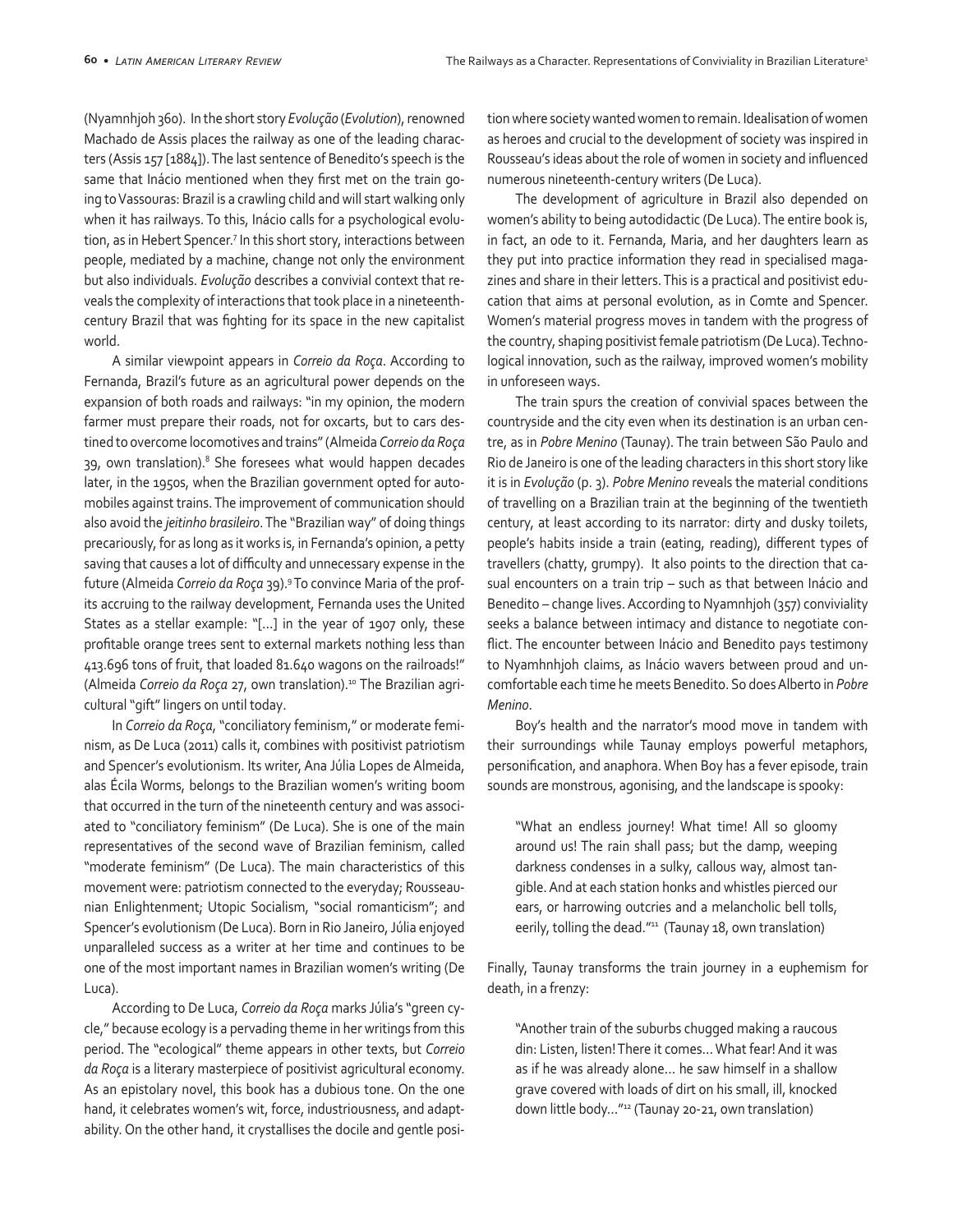These excerpts demonstrate how railways connected the countryside with the city, opposing backwardness and progress, idleness, and opportunity. In romantic literature, the train usually is a powerful element that mingles with narrators' feelings and state of mind. The impact of the train upon society went, thus, beyond its economic importance.

Up to this point, analysis has concentrated on the relationship between cities and the countryside, having trains as mediators. From this point on, I will focus on the connection between downtown and the suburbs, beginning with *A Intrusa*. Crowds that catch a train at Rio de Janeiro's central station towards the suburbs are described as hasty and clumsy; they carry parcels while dragging children behind them (Almeida *A Intrusa* 13).13 The train that stops at *Central do Brazil* reconnects widower Argemiro with his daughter Glória. On his way to the suburbs with a friend, it is possible to note the same literary recourse that Taunay uses in *Pobre Menino*, as the deafening winches move in parallel with a child's cry, and young, yellowish, toothless men talking about politics (Almeida *A Intrusa*  $14$ ). $^{14}$ 

The landscape pays testimony to the paradox that pervaded the suburbs despite their backwardness when compared to urban centres. Their muddy trails, dry grass, and scorching sun contrast with scattered golden orange trees that cheer up the fields.<sup>15</sup> The reader identifies, at this point of the narrative, one of the main elements that stands out in Júlia Lopes de Almeida's production years later: the importance of nature and agricultural education to the development of Brazil.

"Argemiro: This is devastating.... – noted Argemiro, pointing to the fields, where ugly small houses grouped every now and then.

Caldas: And this train could trundle through odoriferous fruits farms. Brazil is the land of odd flowers and delicious fruit. If we had countrymen with a good taste, we would see, Argemiro, beautiful orchids on fruit trees. Look at that! Such a crooked fence can only be the result of bad taste and lack of instinct in the land of bamboo! The beautiful bamboo!"16 (Almeida *A Intrusa* 15, own translation)

Differently from Júlia Almeida in *A Intrusa*, Lima Barreto sets an optimistic tone about the suburbs in his texts, despite their pervading poverty. In *The Station* (Barreto "A Estação"), he writes about Méier: 17

"There are patisseries, busy bars; there are bakeries that make treasured and wanted bread; there are two cinemas *[…]*; there is a circus/theatre, rough, but existent; there are casinos beyond suspicion, there are secondhand bohemian, and other urban imperfections, both honest and dishonest."18 (Barreto "A Estação", par. 7, own translation.)

Irony and nostalgia seem to grow stronger in Barreto's latest writings, particularly in *Cemitério dos Vivos*. Mascarenha's journey on the suburban train interests me most, as it is more realistic and less romantic than the texts analysed so far.<sup>19</sup> The noises on the train do not disturb the narrator, nor does he establish any parallel between his feelings and the landscape. This does not mean, however, that his description lacks affection, since the landscape is the only thing that interrupts his thoughts, as the grotesque and improper architecture of the suburbs seems posh and pretentious. Mascarenhas criticises the absence of gardens and trees, a mimicry of fancy neighbourhoods. It does not resemble the suburbs of a city as rich as Rio de Janeiro, but a series of pedantic hamlets, big cities wannabes. Mascarenhas misses the graciousness and freshness of a "half-countryside" (Barreto *Diário Do Hospício. O Cemitério dos Vivos* 169-70).20 In a previous book, (Barreto *Vida e Morte de M. J. Gonzaga de Sá* 41), the character Gonzaga de Sá makes a similar critique to the suburbs, which he hates because they are neither a city nor a countryside.<sup>21</sup>

Mascarenhas' description of the suburbs does not befit the economic situation of Efigênia and her mother. It befits an area where a Baroness would live, as in *A Intrusa*. However, after disembarking at the station where both women live, Mascarenhas notes that their house is far from the station. Their street is improvised and poorly designed, with scattered houses and wastelands where secondary vegetation grows. The houses near the station are pretentious and look like a mini-Rio de Janeiro, whereas their street resembles a countryside trail (Barreto *Diário do Hospício. O Cemitério dos Vivos* 170).22 It is plausible to contend that Lima Barreto, through the voice of Mascarenhas, considers the suburbs more authentic when they do not try to look like an urban centre.

Lima Barreto's background and ethnical origins may explain his increasingly ironic tone. His grandmother, Geraldina, was a manumitted enslaved woman; his mother, Amália, was probably the result of a relationship with Geraldina's owner (Schwarcz *Lima Barreto: Triste Visionário* 31). His father was also the son of an enslaved woman, probably a natural offspring, too (Schwarcz *Lima Barreto: Triste Visionário* 42). Does this have anything to do with the fact that Lima Barreto lived in the suburbs (Schwarcz "Da Minha Janela Vejo o Mundo Passar: Lima Barreto, o Centro e os Subúrbios")? Is there any connection between Barreto's (and Mascarenhas') desire, or necessity, to change to be socially accepted? An affirmative answer to both questions does not seem far-fetched, as Lima Barreto studied in elite schools and colleges, among the best of Niterói and Rio de Janeiro (Schwarcz *Lima Barreto: Triste Visionário* 98-101; 08-19). However, he did not feel like he belonged, his ethnic background playing a major role in his feeling of rejection (Schwarcz *Lima Barreto: Triste Visionário* 474). What stands out from Barreto's descriptions of the suburbs is the inequality that pervades them, as they are home for the (aspiring) rich and the poor. From Barreto's viewpoint, the suburbs are not homogenous, and he highlights the importance of not generalising his criticism (Barreto "O Trem Dos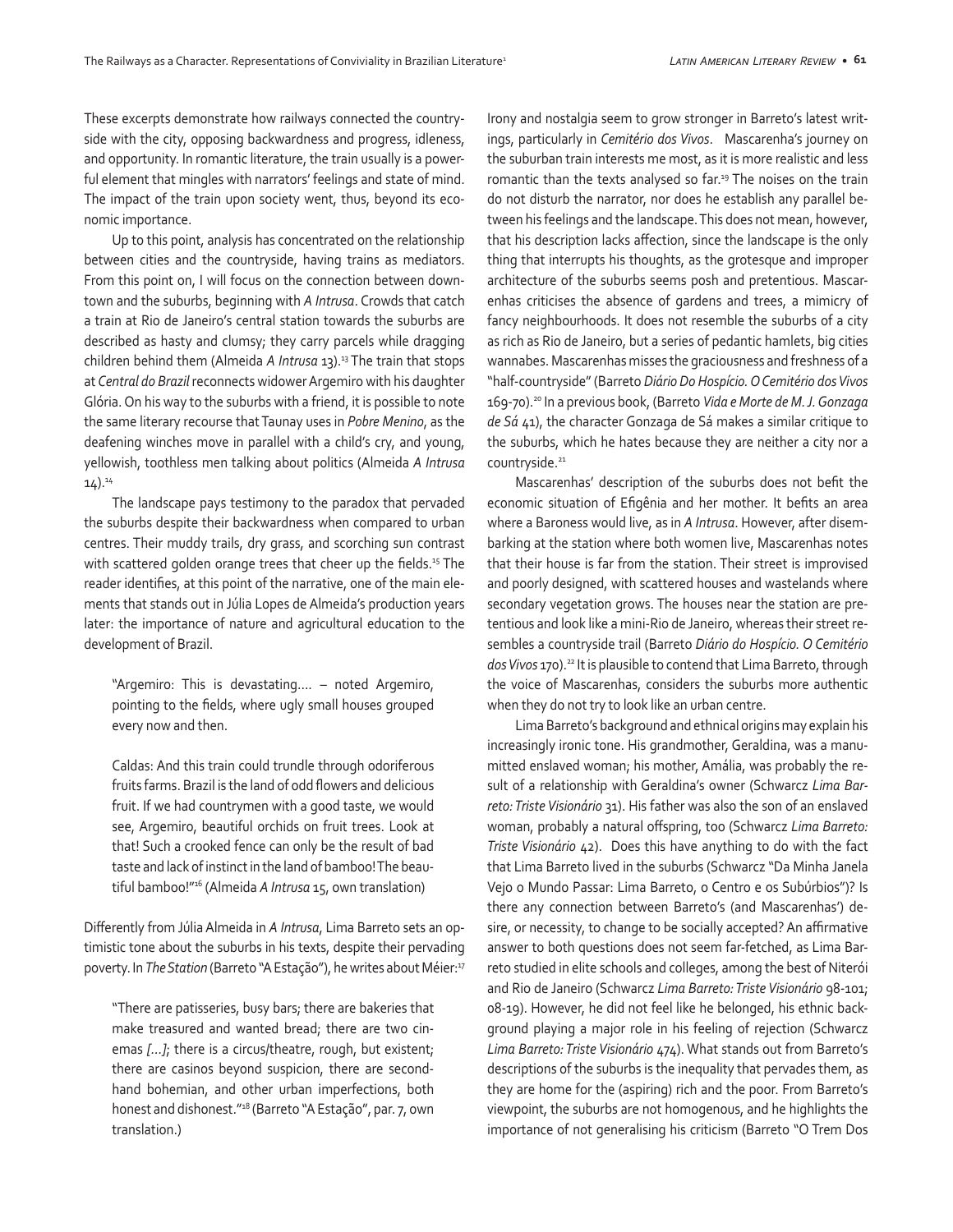Subúrbios" 182; Schwarcz *Lima Barreto: Triste Visionário;* Schwarcz "Da Minha Janela Vejo o Mundo Passar: Lima Barreto, o Centro e os Subúrbios").<sup>23</sup>

At the time, the population had reasons to believe that the railway was going to bring not only economic but also social development to Brazil. The train that Mascarenhas caught at the central station towards the suburbs was part of the *Estrada de Ferro Central do Brasil*. The Estrada de Ferro Central do Brazil (EFCB) started in 1858 when Emperor Pedro II inaugurated the *Estrada de Ferro Dom Pedro II* (EFDPII), three years after a concession to British engineer Edward Price (Graham 52-51; Figueira; Transportes 4-38). El-Kareh argues that EFDPII was a capitalist enterprise that benefited from enslaved labour. There were shareholders, stock market, interest payments, and free labour-hire; however, EFDP also used enslaved men who toiled in railway construction (El-Kareh 36-37; 66-67).

Central do Brazil is a character in numerous texts of Lima Barreto. It is more than a station, a route, and a background: it has a story and twists plots (Schwarcz *Lima Barreto: Triste Visionário* 163). Such prominence makes sense, as all trains to the suburbs necessarily arrived and departed from the Central (Schwarcz *Lima Barreto: Triste Visionário* 172-73). At the Central, people could take a carriage or hop on a tram to move around Rio de Janeiro. Lima Barreto ironically describes the allure of the railway (Barreto "O Trem dos Subúrbios"). According to him, the dream job of poorly educated young men was at the Central do Brazil Railway. Suburban candidates to public service always thought of the Central to save them and provide economic stability.<sup>24</sup> Barreto continues, claiming that they felt like generals when they wore small conductor's or ticket inspector's caps.<sup>25</sup> Despite Barreto's criticism - that might be linked to his dubious and conflictive belonging to middle class – his youngest brother had a career at Central do Brazil (Schwarcz *Lima Barreto: Triste Visionário* 176).

Conductors and ticket inspectors played an important role in the complex railway structure, although their salaries were among the lowest (El-Kareh 79). They were the face of the company, as they dealt directly with the public. The success of the railway relied on good service, to which the behaviour of conductors and inspectors was key (El-Kareh 80). All employers were, moreover, subject to rigid discipline codes and tight control, and their allegedly pedantry might have unfolded from such demand (El-Kareh 80-81). The railway worked with a reward policy for good employees, who could be promoted to higher positions – although promotion, in many cases, did not correspond to higher wages (El-Kareh 80-83).

The ambiguous image of the suburbs and the countryside shifts from backwardness to innocence or redemption, and it mingles with the submission of women in *A Normalista*. The negativity that pervades the "rail house" culminates with the rape of Maria do Carmo. Caminha's description is so realistic that, in one of the copies I analyse, the corresponding pages have been pulled out. Everything related to their house at *Rua Trilho* has a grim and decadent appearance. It is sooty, poorly lit, and scary. João da Matta is a cockeyed, liver-leafed, creepy man, and his house is decadent, albeit aspiring to luxury. It is striking that society looked down at people who lived by the railway, since it was a benchmark of progress. However, people from higher social groups, such as law student Zuza and his father, also frequented the house. Maria do Carmo falls in love and she is, to a certain extent, corresponded. However, once Zuza meets important politicians, he starts to spend long periods outside Baturité and his letters become scarce. In a way, the train takes away Maria do Carmo's hope that Zuza would return to rescue her. She is left at *Rua do Trilho* at the mercy of her godfather.

The outcome of *A Normalista* presents João da Matta, a monarchist, as the impersonation of ancient evil, someone whose future as a public servant is uncertain. Maria do Carmo marries a military officer and foresees a bright future. It is important to note that the proclamation of the Brazilian Republic in 1889 was a military coup d'état. The military officer, thus, represents the future, while civil service was the past. The birth of a new regime represented a new beginning. It brought hope of justice for all, including petty personal tragedies. At least for some and, perhaps, for a while.

Writing during the republican regime, Júlia Lopes de Almeida portrays a more positive view of women than Adolpho Caminha. In Júlia's narrative, women are still restrained but not victimised. She does not describe men as obnoxiously as Caminha does, neither does she exposes the sexual violence that women suffered before the republic and continued to suffer after it. Caminha shows individuals from lower social groups, while Júlia writes about middle-upper class groups. As mentioned earlier, Júlia belongs to "social romanticism," according to which women acted upon the public sphere and were no longer secluded to domestic affairs. Caminha, in his turn, represents realism and naturalism, placing women as individuals guided by affections and passions, either torn between pleasure and social duty or degenerated in consequence of society, as Maria do Carmo (De Luca).

### **Train Stations as Convivial Interactions Hubs**

Stations appear in the selected texts as places where interactions between multiple characters take place. Former enslaved people, merchants, women, and politicians shared stations and had to deal with the intimacy of physical proximity. Although those interactions were mostly brief, they reveal conflict between different social groups and unexpected cooperation. Police records about violence at train stations amount. For example, passengers unhappy about warnings from conductors and inspectors sometimes resulted in death threats.26 The presence of destitute individuals in the stations was recurrent, being up to conductors and inspectors to provide first aid, take them to the hospital and warn the police.<sup>27</sup> The convivial space of train stations was, thus, violent but also solidary.

Perhaps the best summary of train stations and their importance to its neighbourhoods in the early-nineteenth century has been written by Lima Barreto. He adds up to the characterisation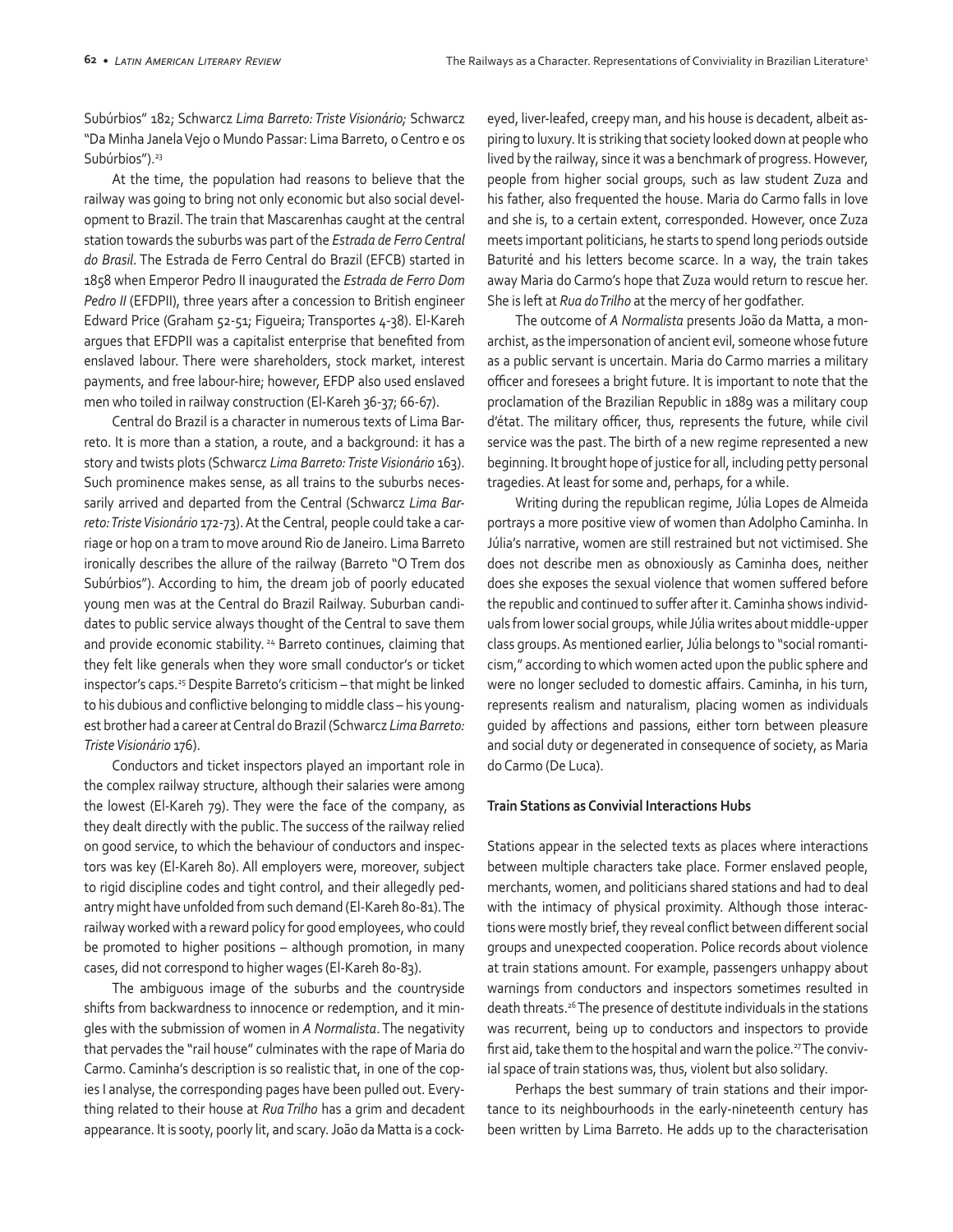of stations as works of art (Meeks). A railway station is more than a place where passengers wait for trains, as it must effectively combine ticket selling, waiting rooms, embark and disembark platforms, in addition to arrival and departure tracks (Meeks 28-30). In the 1830s, nobody knew how a station had to look like, and it took years of engineering improvement and architectural polishing to figure it out (Meeks 39). Train stations slowly became hubs and reference points. The reader gets from Lima Barreto a glimpse of what train stations looked like in the early-1920s, not in terms of architecture, but interactions.

Train stations were places for flirting in a time when cinemas and gardens were uncommon or did not exist in the suburbs. As such, it was a convivial space that promoted encounters not only among suburban citizens but also between them and people from various parts, not only Rio de Janeiro:

"In suburban life, the train station plays a key role: it is the centre, its backbone. Once upon a time, when there were no gardens or cinemas in those areas, it was the favourite spot for girls and boys looking for marriage, willingly or not, during Sunday walks."28 (Barreto "A Estação", par. 1, own translation.)

Lima Barreto immortalised what a train station looked like at his time. His description is poetic, albeit not romantic: "nowadays, the suburban 'gare' has not lost this characteristic of being a recreational, meeting, and chatting point (Barreto "A Estação").<sup>29</sup> The author reconstructs how various types of food are sold in the warehouses that surround the stations; haberdasheries; pharmacies; butchery shops; and *quitandas* – shops were biscuits and sweets of all sorts are available to make train journeys more enjoyable (Barreto "A Estação").<sup>30</sup>

Barreto's description is both poetic and sarcastic. He argues that the "true" suburban station reveals itself in the second half of the morning, between nine and eleven o'clock (Barreto "A Estação"). That is when public servants, military officers, and small lawyers go downtown. According to Lima, they are always complaining about God and the government, in a typical attitude of people who, in consequence of their monotonous jobs and domestic problems, lack taste and spirituality.<sup>31</sup> Hence, in Lima's opinion, the negative characteristic of the suburbs unravels from aspiring middle classes, not from the working class that goes earlier to the city centre. He further adds that Brazilians are vain and love a meaningless title, even if it is not really a title.<sup>32</sup> Barreto writes a quide to identify civil servants who, despite their mediocre jobs, behave like big shots.

"A low-rank officer that got his job in consequence of dodgy business behaves as if he was an important director. He pushes others on the queue when buying his ticket – when he buys. He scorns on scruffy people and throws the coins on the counter violently. Such a vain and ignorant scum cannot wait for an old black poor lady to buy a second-class ticket. He is in such a hurry that it seems that Brazil will face bankruptcy if he is not served immediately."33 (Barreto "A Estação", par. 35, own translation)

Barreto also criticises civil servants who think that graduated workers are better than those who are not. Is Barreto's fierce criticism related to the fact that he was a non-graduated civil servant (Schwarcz *Lima Barreto: Triste Visionário* 143-48)?34 If so, could this be a reason for the genius, yet troubled mind of a man who, in other to belong to society and overcome racism, had to attend the same space of those that he despised most?<sup>35</sup> According to L. Schwarcz (2017, p. 144), Lima never thought that his job as a notary had been an honoured solution to unemployment. From this perspective, Lima Barreto criticises himself each time that he complains about public servants. Or, perhaps, he felt different, like he did not belong to the same group.

Up to this point, Lima´s description is extremely detailed and offers multiple elements that allow us to define the station as a convivial stage where people lived in intimacy and got along, but also experienced power asymmetries and clashes. The following excerpt leaves little doubt about how the advent of the railway was a step towards the integration of poor and black people that stopped at structural prejudice and racism. A girl walks past Lima with a violin box, music sheets, and a Portuguese version of *La Fauvette du Moulin*, by Émile Richenbourg. He observes: "poor girl! Reads Montepin36 and goes to the Institute of Music? For what? At the institute, only rich and well-related girls have talent" (Barreto "A Estação", par. 50-51).<sup>37</sup> Poor girls were, then, accepted in the institute. However, it did not matter how talented and educated they were, because they would never have the same opportunities of those who were rich and had contacts. Is it implied that rich girls who succeeded at the institute were not as smart as the poor?

The final paragraph is sublime and melancholic. By resorting to personification, anaphora, and simile, Lima Barreto brilliantly transforms the train into a metaphor of himself:

"It is meant to run miles, fly on the rails, and move distances, […] it has failed its destiny. It cannot run free; it cannot fly, spreading on the soil as an acacia; it cannot conquer space. It ought to save its energy and speed to be ready to stop at every station, every fifteen minutes, always at the mercy of a timetable. How shall this locomotive endure such a mediocre life?"38 (Barreto "A Estação", own translation)

To Lima Barreto, locomotives and trains are meant to be free. However, just like him, the black and non-graduated civil servant, the black monster is a prisoner of a nine-to-five boring job, that ultimately drains his willingness to live and write.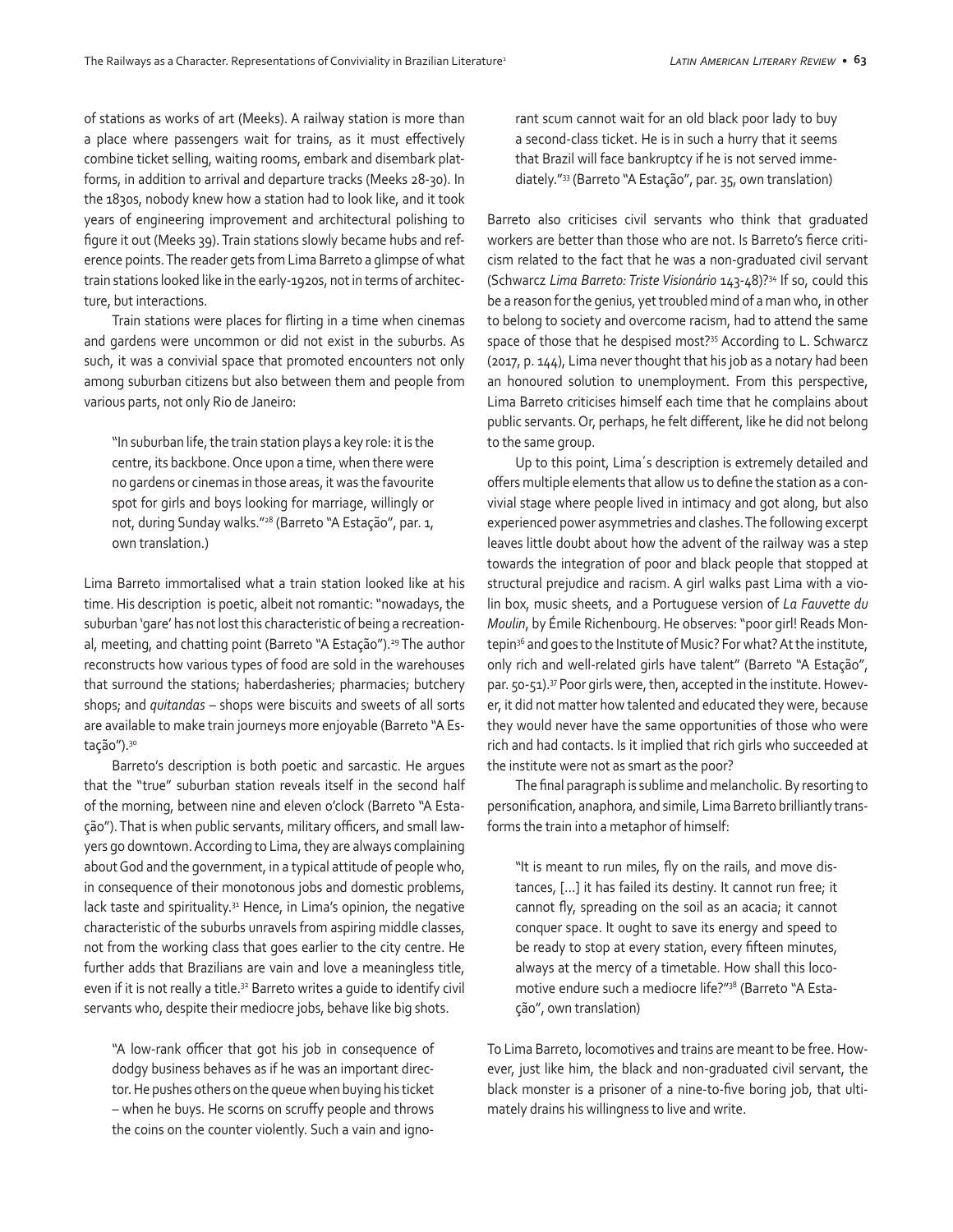#### **Concluding Remarks**

This essay contributes to the field of historical and literary studies. It brings to light details of the seemingly unimportant ebb and flow of the everyday. By focusing on texts more than on authors, it demonstrates that literature is a representation of reality that helps historians to reconstruct the past.

I look at the railway as an intermediary that changed the course of people's [hi]stories while connecting them between two geographical points (the city and the countryside). The railway also bridged the gap between cities and their suburbs, transforming big cities such as Rio Janeiro in more complex and heterogenous places in unforeseen ways.

The railway was on women's minds and daily activities. Women talked about and lived on them. In a way, the railway personified the battle between progress and backwardness. It speeded up the unprecedent patriotic role that women should have in society, upon which they were supposed to act and not just observe. Moderate feminism appears in some texts as conciliatory feminism that, even when advocating for freedom of speech, reinforced the ideal of women as gentle and humble. In some cases, the railway only added up to the numerous spaces of violence against women.

In the selected texts, train stations are more than mere changing points. They are places where interaction leads to daily conflict and cooperation, flirting and gossip. They are observation points for chroniclers and pay testimony to the small things that allow people to continue living despite politics and crisis.

This paper adds up to the idea of conviviality as an analytical tool that focuses on interactions among people and between people and things. In doing so, it reconstructs the history of a character that has lost its importance in Latin America, but still pervades its present: the railway.

### **NOTES**

<sup>1</sup> I wrote this article while working as a postdoctoral researcher at the Maria Sibylla Merian Centre Conviviality-Inequality in Latin America and the Caribbean. I thank Dr Barbara Potthast for her suggestions and comments.

<sup>2</sup> I use the term suburb to identify newly populated areas near city centres. During the nineteenth century, although there were poverty and misery in Brazilian suburbs, middle classes and elites lived there. The idea of suburbs as the most impoverished areas in a city is a twentieth century invention. Lilia Moritz Schwarcz, "Da Minha Janela Vejo o Mundo Passar: Lima Barreto, o Centro e os Subúrbios," Estudos Avançados 31 (2017).

<sup>3</sup> "Eu comparo o Brasil a uma criança que está engatinhando; só começará a andar quando tiver muitas estradas de ferro." The original ortgography of all quotes have been maintained when posible.

4 In *A Triste Morte de Policarpo* Quaresma (The Sad Death of Policarpo Quaresma - 1915), Lima Barreto reveals the devastating effects of asylum over a man. Policarpo had also lived in an asylum, and when they let them out, he moved to the suburbs, being a frequent passenger in the suburban train. Lima Barreto's father used to work in the asylum, where Lima spent his weekends. There is a record of mental disorders in Barreto's family. Lilia Moritz Schwarcz, Lima Barreto: Triste Visionário (São Paulo: Companhia das Letras, 2017).

5 Lima Barreto lived at Marrecas street when he enrolled at the Polytechnic School. Schwarcz, Lima Barreto: Triste Visionário 111.

6 "Fazia-lhe bem, como um tônico, o ar fresco da manhã que lhe bafejava o rosto. Sentia-se melhor respirando aquele ar, bebendo toda a selvagem frescura do campo, todo o delicioso, inefável perfume que se levantava dos crotons e das salsas bravas."

7 Hebert Spencer was a philosopher who thought about evolution not only in terms of biology, but also psychology, ethics, and sociology. His most famous book is *First Principles*, published in 1862. Spencer read Charles Darwin.

<sup>8</sup>"Na minha opinião, o fazendeiro moderno deve preparar as suas estradas não para carros de bois, mas para automóveis, destinados a desbancar as próprias locomotivas e comboios das vias férreas."

9 "Nós temos o habito das economias mesquinhas, dando a tudo que fazemos o ar de provisório, sem cogitarmos em que esse sistema nos acarreta dificuldades e grandes despezas futuras, como bem disse o nosso informante e amigo."

<sup>10</sup> "Só no ano de 1907 esses benéficos laranjais mandaram para mercados estrangeiros nada menos de 413.696 toneladas de frutas, que encheram 81.640 vagões das vias férreas!"

<sup>11</sup> "Que viagem interminável! Que hora aquella! Tudo tão sombrio em torno de nós! Cessára a chuva; mas as trevas humidas, gotejantes, se condensavam carrancudas, caliginosas, como que paupaveis. E a cada estação eram apitos e assobios a perfurarem os ouvidos, ou então clamores angustiosos e um bater de sino melancolico, lugubre, a dobrar finados."

12 "Passou mais um trem dos suburbios com assustador estampido:

Ouvisse, ouvisse!... Ahí vinha ella… Que medo! E já estava como que sósinho… via-se na cova estreita com um mundo de terra por cima do seu corpinho tão batido pela moléstia…"

<sup>13</sup> "O trem dos subúrbios ia partir, quando Adolfo e Argemiro entraram na gare da Central. Adiante deles corria uma multidão pressurosa e atrapalhada, sobraçando embrulhos e arrastando crianças."

<sup>14</sup> "O trem corria de estação em estação, com os seus quinchos ensurdecedores. Uma criança chorava no colo da mãe aflita; um grupo de rapazes amarelos e desdentados falava de eleições do Clube Riachuelo, ao pé de uma senhora de cabelos grisalhos, bem vestida, e que viajava só."

<sup>15 "</sup>Lá fora a paisagem estendia-se larga, banhada de sol escaldante. Um véu fino de pó dourava a atmosfera. Laranjeiras pequenas, de grandes frutos dourados, alegravam aqui e acolá um ou outro ponto dos campos mal tratados, onde em gramados secos trilhas barrentas descreviam linhas tortuosas."

 $16$  "– Isto é desconsolador... – observou Argemiro, apontando para a extensa pradaria, onde em vários trechos se agrupavam casinhas feias.

– E este trem poderia rolar entre pomares cheirosos. O Brasil é a terra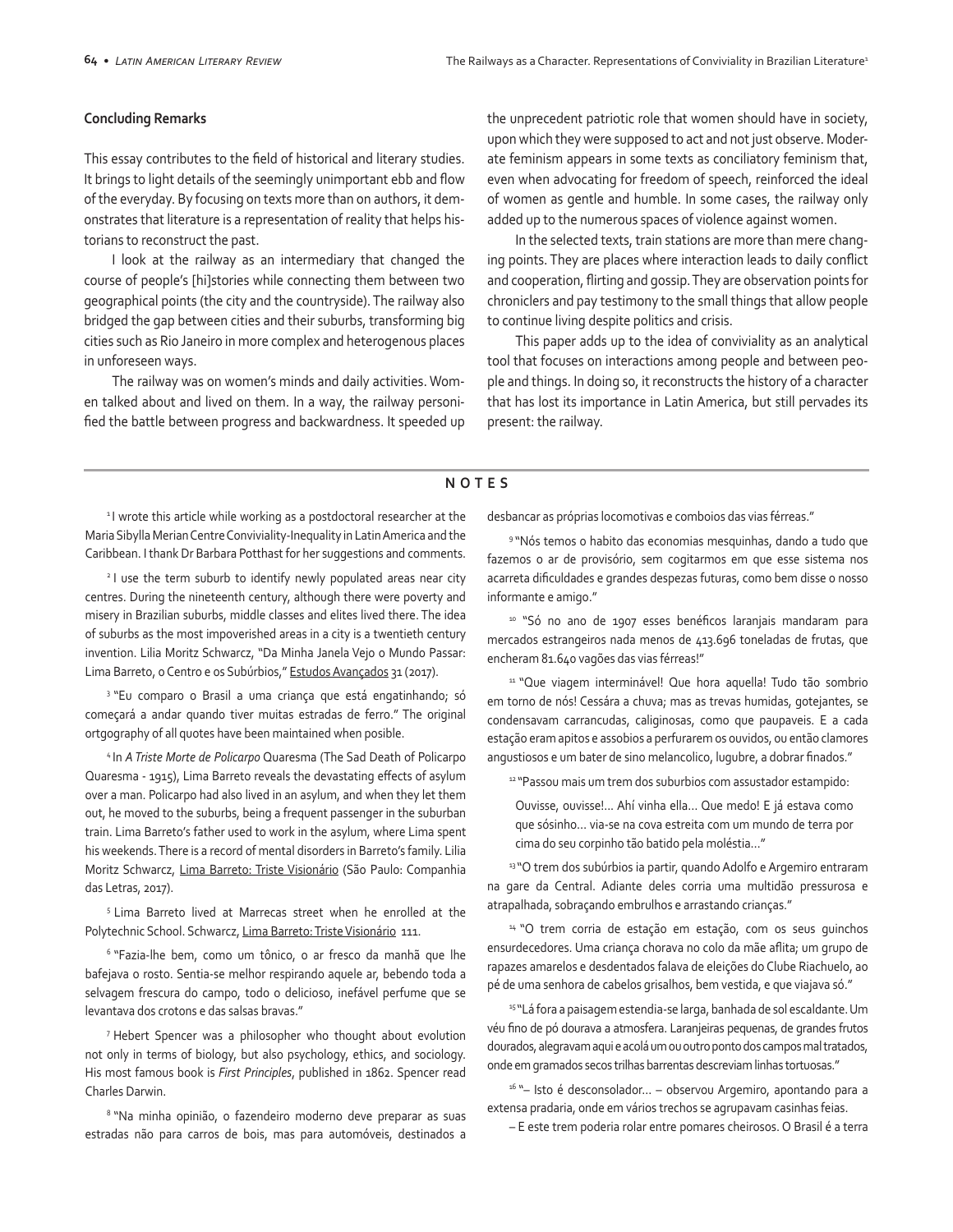da flor esquisita e da fruta saborosa. De um lado e de outro destas estradas, se tivéssemos camponesas e agricultores de bom gosto, veríamos, Argemiro, lindas orquídeas suspensas na galharia de árvores frutíferas. Olha bem para aquilo! É preciso não ter absolutamente gosto nem instinto, para se fazer uma cerca assim, de paus tortos, aqui no país do bambu. Do lindíssimo bambu!"

<sup>17</sup> Lima was, however, a fierce critic of Meyer, for considering it a pedantic suburb. Schwarcz, Lima Barreto: Triste Visionário 177; 79.

<sup>18</sup> "Tem confeitaria decentes, botequins frequentados; tem padarias que fabricam pães, estimados e procurados; tem dois cinemas, um dos quaes funciona em casa edificada adrede; tem um circo-theatro, tosco, mas tem; tem casas de jogo patentadas e garantidas pela virtude, nunca posta em dúvida, do Estado, o tem bohemios, um tanto de segunda mão; e outras perfeições urbanas, quer honestas, quer desonestas".

19 According to De Luca (2011), *A Intrusa* belongs to Realism.

<sup>20</sup> "Uma tarde, tomei o trem dos subúrbios e fui em demanda da casa das pobres senhoras. Viajei despreocupadamente, sem dar nenhuma importância ao caso. O meu pensamento ia vagando para todos os lados, sem me deter em coisa alguma. A observação mais demorada que fiz, foi da grotesca e imprópria edificação dos subúrbios, com as suas casas pretensiosas e palermas, ao jeito dos bairros chics, a falta de jardins e árvores realçada pelos morros pelados, pedroucentos, que, de um lado, correm quase paralelamente ao leito da estrada e quase nele vêm tocar. Não parecia aquilo subúrbios de uma grande e rica cidade; mas uma série de vilarejos pedantes, a querer imitar as grandes cidades do país. Totalmente lhe fazia falta de gracilidade e de frescor de meia roça."

<sup>21</sup> "Assim vivendo todo o dia nos mínimos detalhes da cidade, o meu benévolo amigo conseguira amá-la por inteiro, exceto os subúrbios, que ele não admitia como cidade nem como roça, [...]." *Vida e Morte de Gonzaga de Sá* was the last book that Lima Barreto published in life Schwarcz, Lima Barreto: Triste Visionário 181, Marcos Vinícius Scheffel, "Estações De Passagem Da Ficção De Lima Barreto," Universidade Federal de Santa Catarina, 2011.

<sup>22</sup>"Destarte, cheguei à estação em que moravam e fui ter à casa de dona Clementina Dias. Ficava longe da estação, numa rua improvisada, mal delineada pelas casas escassas que se erguiam, tendo de permeio terrenos baldios, onde cresciam árvores de capoeira de certo porte. [...] Se os arredores da estação tinham um ar pretensioso, de pretender-se um pequeno Rio de Janeiro, aquela rua longínqua, simplesmente esboçada, ensombrada de grandes árvores, atapetada de capim e arbustos, tinha a parecença de uma estrada, ou antes, de um trilho de roça."

<sup>23</sup>"Não generaliso, porque, nessas cousas, erra quem quizer generalizar. Registro o aspecto saliente que fere o immodesto; porque o modesto paira na sombra e ninguém o nota."

<sup>24</sup> "De uma instrucção descuidada, se não rudimentar, elles não se querem sujeitar às colocações de que são merecdores naturalmente. Querem mais, acima do que sabem e do que podem desempenhar na vida. O alvo delles, em geral, são os diversos departamentos da Estrada de Ferro Central do Brasil. O candidato suburbano a emprego publico pensa sempre na central, para salval-o e dar-lhe estabilidade na existência.

<sup>25</sup> "Um bonezinho de auxiliar (conductor de trem) ou de conferente é a meta dos seus sonhos; e é, para elle, quase como o chapéo armado de general com o seu respectivo penacho."

<sup>26</sup> Arquivo Público Mineiro (APM), Polícia (Pol.) 8, Caixa (Cx.) 36, pacote (pc.) 3, 1898; APM, Pol. 8, Cx. 36, pc. 6, 1903; APM, Pol. 8, Cx. 31, pc. 10, 1889.

#### 27 APM, Pol. 8, Cx. 42, pc. 3, 1896.

<sup>28</sup>"Na vida dos subúrbios, a estação da Estrada de ferro representa um grande papel: é o centro, é o eixo da vida. Antigamente, quando ainda não havia por aquelas bandas jardins e cinemas, era o logar predilecto para os passeios domingueiros das meninas casadouras da localidade e dos rapazes que querem casar, com vontade ou sem ela."

<sup>29</sup>"Hoje mesmo, a 'qare' suburbana não perdeu de todo essa feição de ponto de recreio, de encontro e conversa."

<sup>30</sup> "De resto, é em torno da 'estação' que se agglomeram as principaes casas de commercio do respective subúrbio. Nas suas proximidades abrem-se os armazens de comestíveis mais sortidos, os armarinhos, as pharmacias, os açougues e – é preciso não esquecer – a característica e inolvidavel – quitanda."

<sup>31</sup> "A 'estação' é verdadeira e caracteristicamente suburbana, na segunda metade da manhã. São as horas em que descem os empregados publicos, os militares, os pequenos advogados e gente que tal. § então é de ver e ouvir as palestras e as opiniões daquela gente toda, sempre a lastimar-se; a queixar-se de Deus e dos governos, gente em cuja mente a monotonia do officio e as preocupações domésticas tiraram toda e qualquer manifestação de inteligência, de gosto de inteligencia espitirual, enfim, uma larga visão do mundo."

<sup>32</sup> "O brasileiro é vaidoso e quloso de títulos ôcos e honrarias chôchas."

<sup>33</sup>[…] "um simples terceiro oficial, que a isso chegou por trapaças de transferencias e artigos capciosos nas reformas *[…]* impa que nem um director notável quando compra, se o faz, a passagem no ´guichet´ da estação. Empurra brutalmente os outros, olha com desdem os mal vestidos, bate nervosamente com os nickeis… A sua pessoinha vaidosa e ignorante não pode esperar que uma pobre preta velha compre uma passagem de 2ª classe. Tem tal pressa que pensa que se elle não for atendido logo, o Brasil estoura, chega-lhe mesmo a esperada bancarrota…"

<sup>34</sup> Lima Barreto never graduated from the Polytechnic School. Schwarcz, Lima Barreto: Triste Visionário.

35 The Brazilian Literary Academy (*Academia Brasileira de Letras*) never nominated Lima Barreto, something that the author resented Schwarcz, Lima Barreto: Triste Visionário 465-66.

36 Montépin, however, is not the author of *La Fauvette du Moulin*.

<sup>37</sup> "Pobre moça! Lê Montepin e vai para o Instituto de Música! Para quê?"

<sup>38</sup> "É feita para correr kilometros, voar sobre os trilhos e tragar distancias, […] falhou o seu destino. Não póde correr à vontade, não póde voar, resvalado-se pelo solo como as amas, não póde rasgar o espaço. Tem que economizar a sua força e a sua velocidade afim de estar sempre pronto a parar nas estações, de quinze em quinze minutos, às ordens do horário. Como há de soffrer aquella locomotiva, com vida tão mediocre!"